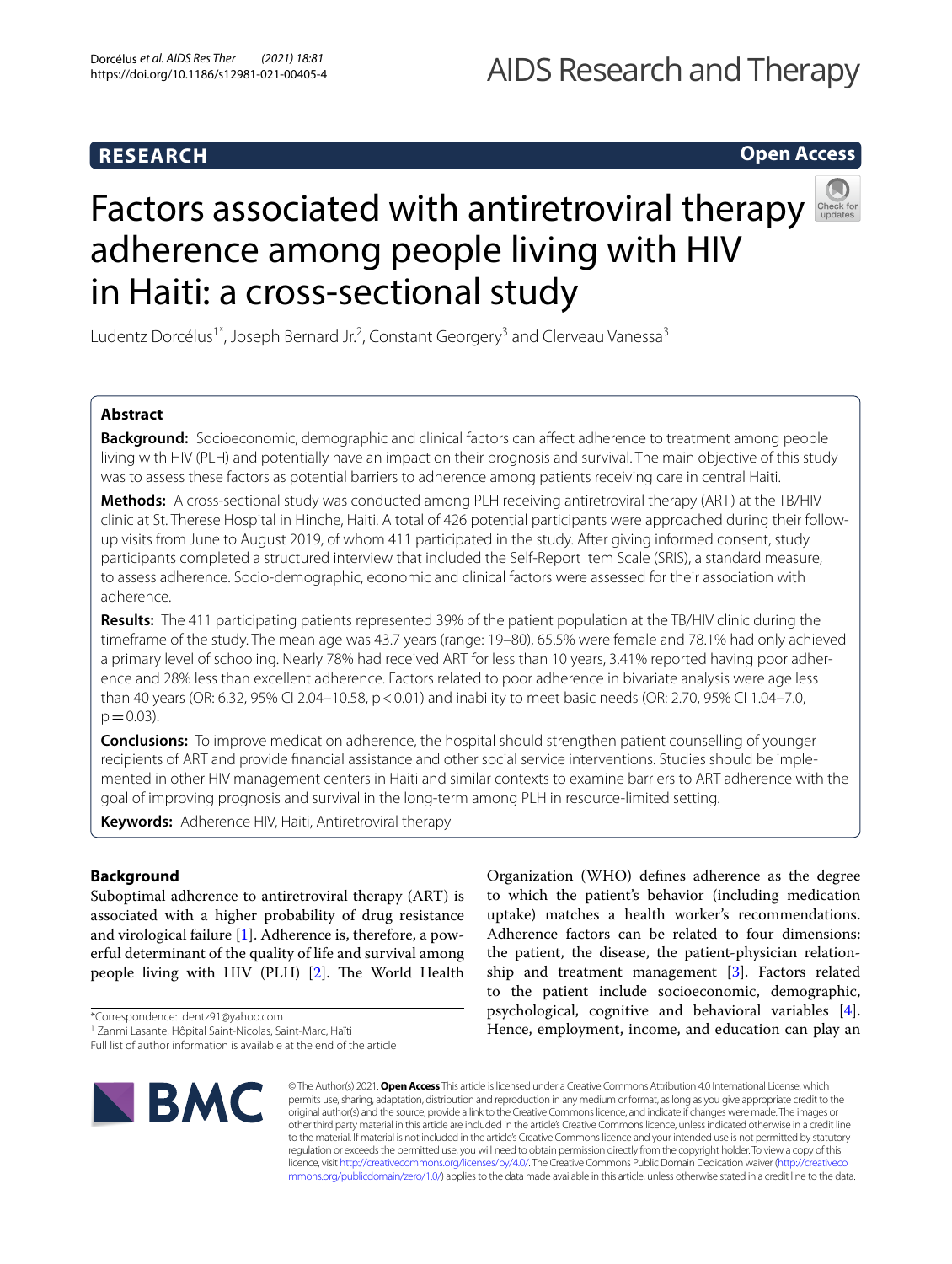important role in the patient's understanding of his/her illness and ability to participate in his/her management.

According to previous studies, there is a positive relationship between higher levels of education and better living conditions with ART adherence. This may be in part related to greater understanding of what treatment entails as well as having the economic capacity to access treatment [\[5\]](#page-7-4). While 85% of the participants in a study published by Malow et. al reported perfect adherence, education was not an associated factor [\[6](#page-7-5)]. Employed patients were more likely to adhere to ART, as it is associated with better social support, better structuring of time and improved psychological well-being [[7\]](#page-7-6). A metaanalysis of mostly observational studies concluded that employed PLH from low and high income countries were more likely to adhere to ART [[8\]](#page-7-7). Unemployment [\[9](#page-7-8)], lower educational level, profession  $[10]$  $[10]$ , age > 40 years  $[11]$  $[11]$ , gender female  $[12]$  $[12]$  were associated with poor adherence in these studies conducted in Latin America and Brazil. In central Haiti, PLH with low socio-economic status often have to travel extensively to obtain adequate medical care, although ART itself is supplied free of charge. PLH typically receive a regimen with a number of drugs that need to be taken on a daily basis, which can be challenging if he/she has limitations in understanding HIV disease and its management, given that the literacy rate is estimated as 61% [[13](#page-7-12)].

To our knowledge, there were no published studies on factors associated with adherence to ART in the central region of Haiti. There were studies that examined risk factors of delayed viral suppression around the Port-au-Prince area of Haiti  $[14, 15]$  $[14, 15]$  $[14, 15]$  $[14, 15]$ . The central region of Haiti is the 5th highest of the 10 departments of the country in terms of population, with 726,326 people counted in 2015. About one-ffth of the population lived in Hinche, the capital of the Central Department  $[16]$  $[16]$ . This department showed the lowest prevalence of PLH with 1.2%, while it is  $2\%$  country-wide  $[17]$ . The PNLS, an institution under the guidance of the Haitian ministry of health proposed, at that time, 3 regimens for ART: 1st line, 2 nucleoside reverse transcriptase inhibitors + 1 non-nucleoside reverse transcriptase inhibitor; 2nd line, 2 nucleoside reverse transcriptase inhibitor, 3rd line,  $DRV/r + RAL + ETV$  [\[18](#page-7-17)]. The aim of this study was to examine sociodemographic and economic factors associated with adherence to ART in PLH enrolled in the HIV/ TB clinic at St. Therese Hospital in Central Haiti.

# **Methods**

# **Aim**

The aim of this study was to determine the factors associated with ART adherence in one hospital in the Central Plateau region of Haiti.

# **Study design and setting**

This cross-sectional study was implemented with PLH receiving ART seen in consultation at St. Therese Hospital, a public facility in central Haiti which is also a site affiliated with Partners In Health/ Zanmi Lasante (PIH/ ZL), a non-governmental organization. Data were collected through a structured questionnaire with additional treatment information retrieved from the Electronic Medical Record for the HIV program at the hospital.

# **Study population**

A total of 426 patients were approached for purposes of recruitment during their scheduled follow-up visit from June 17 to August 14, 2019. Of those, one patient refused to participate; and 425 (99%) agreed to participate. The eligibility criteria included having received ART for 1 month or longer during this time period, being 18 years of age or older and having received ART administered through the clinic at St. Therese hospital. Patients with speech or memory problems and hence could not answer questions about socio-demographic characteristics and patients who had been on ART for less than a month were excluded from participation. The study sample reduced to 411, as 10 recruits were less than 18 years of age, two people had speech/memory problems, and two had received ART for less than a month prior to the start of the study.

# **Data collection and statistical analysis**

Data were collected using a structured questionnaire after the participants' routine medical consultation. Participants were interviewed by two trained research assistants. The questionnaire was designed for this study, and variables were chosen based on information found in the literature (Table [1\)](#page-2-0). Descriptive statistics were calculated with frequencies and percentages. Full sociodemographic and clinical characteristics can be found in Tables [2](#page-3-0) and [3](#page-3-1). A bivariate analysis was conducted to examine the association between ART adherence and the following variables: sex, place of residence, number of years of treatment, time to arrive at the hospital, adherence, level of education, employment, housing, ART regimen and ability to meet basic needs. "Ability to meet basic needs" was based on the participants' self-perceived ability to meet these needs. In the local context, this is typically related to whether the people could afford basic needs like water/food supply, had access to electricity and school for their children. If the patient lives in the city of Hinche, we would consider them living in urban area. Outside the city would imply living in rural area. Additional data are mentioned in Tables [4](#page-3-2) and [5.](#page-3-3) Level of education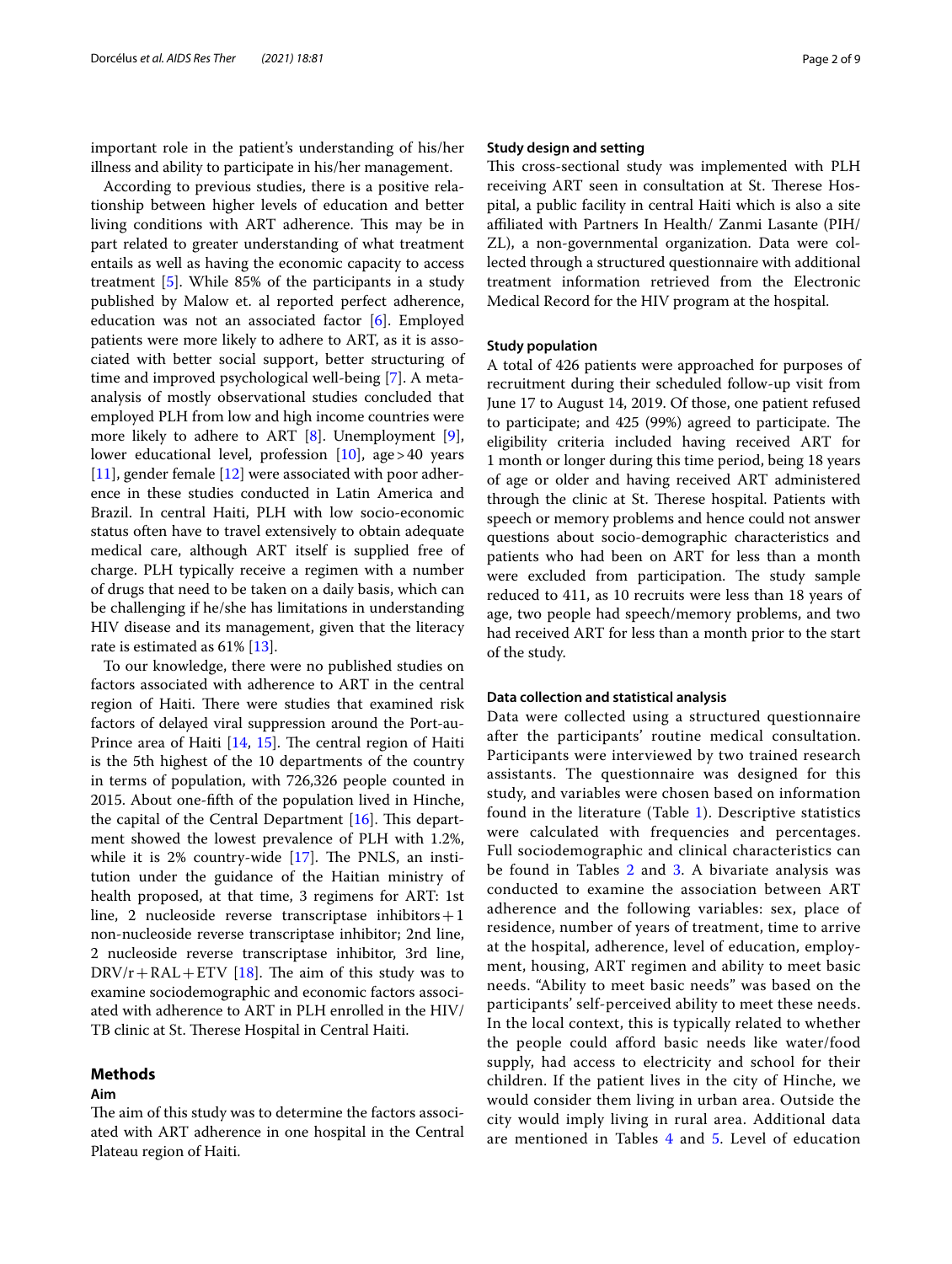<span id="page-2-0"></span>

| <b>Table 1</b> Sources from the literature for our variables |
|--------------------------------------------------------------|
|--------------------------------------------------------------|

| <b>Variables</b>                  | <b>Sources</b>                                                                                                                                          |  |
|-----------------------------------|---------------------------------------------------------------------------------------------------------------------------------------------------------|--|
| Gender                            | Gender equality (17)<br>Better adherence amongst men (37, 38)                                                                                           |  |
| Age                               | No influence based on age (30)<br>Better adherence amongst patients over 40 (26, 27, 29)                                                                |  |
| Area of residence                 | Better adherence amongst patients in rural area (39)                                                                                                    |  |
| Time taken to get to the hospital | Better adherence amongst patients that live near the hospital (40)                                                                                      |  |
| Economic means                    | Poor adherence (28, 45, 46)                                                                                                                             |  |
| Education level                   | No influence (22, 31)<br>Better adherence amongst patients with better education level (23, 24)<br>Lost to follow-up amongst non-schooled patients (28) |  |
| Employment status                 | No influence (23, 30, 31)                                                                                                                               |  |
| Workload                          | Poor adherence (42, 43)                                                                                                                                 |  |
| Housing status                    | Poor adherence amongst home owners (27))                                                                                                                |  |
| Social interactions               | Poor adherence amongst patients living alone (37)<br>Good adherence amongst patients with multiple social activities (44)                               |  |
| ART                               | Poor adherence amongst patients experiencing side effects to ART (27, 28, 31)                                                                           |  |

was classified based on the studies on our review of literature. It was classified as not-schooled for PLH with no level of education and schooled with PLH with some level education for multivariate analysis. Employment was defined as having a job at the time of interview. It was classified as employed vs. nonemployed (no job, sick/disabled, retired) for multivariate analysis. Housing was defined as ownership status of the house they live in, classified as owner vs. nonowner (tenant, living with family and friends) for multivariate analysis. Ability to meet basic needs would be dichotomous, with yes reflecting always, most of the time or sometimes and no indicating never. Adherence was measured with the Self-Report Scale Item which asked the following question: "Pandan mwa ki sot pase a la a, kijan ou panse ou te pran medikaman yo?" which can be translated to "During this past month, how well do you believe you've taken your medication?" [\[19\]](#page-7-18) This item was based on a five-point Likert scale: excellent, very good, good, acceptable, poor, with the variables "acceptable" and "poor" defined as "poor adherence" for this analysis. For multivariate analysis, adherence would be dichotomous, with poor and acceptable adherence classified as bad adherence, and excellent, very good and good adherence classified as good adherence. Associations were calculated using Mantel–Haenszel chi-square statistics, odds ratios, and corresponding 95% confidence intervals. Statistical analysis was performed using the Epi Info 7.2.2.6 software. The literature review that helped us develop the questionnaire can be resumed in Table [1](#page-2-0).

# **Ethics**

The protocol of this study was approved by ZL Institutional Review Board and the medical board of St Therese Hospital and written informed consent was obtained from all study participants.

# **Results**

The sample  $(n=411)$  represented approximately  $40\%$ of the active patients of the HIV/TB clinic at St Therese hospital. The majority of the population was female (65%) and the mean age was 43.7 years. Nearly 38% were under the age of 40 years. The highest percentage of participants, 27.4%, were between 40–49 years of age.

Participants came mostly from rural areas (58%). While most completed primary school (41%), less than 2% graduated from high school or attended college. Forty percent were unemployed and the majority reported owning their own house (45%). Only a few participants indicated that they were always able to meet their basics needs (9%). Approximately 36% took less than 1 h to travel to the clinic.

PLH in our study with under 5 years of ART represented 43% of the sample, while 34% had between 5-9 years of ART and 22% had 10 years or more. The mean time receiving ART was 5.8 years $\pm$ 12.49. A vast majority (78%) were on the 1st line regimen.

Most patients, 82%, reported that their adherence to ART was excellent. A subgroup analysis was performed, comparing groups on 1st and 2nd line treatment, defned based on our national guidelines on ART regimens [\[20](#page-7-19)]. There was no difference in adherence between patients on 1st line versus 2nd line treatment.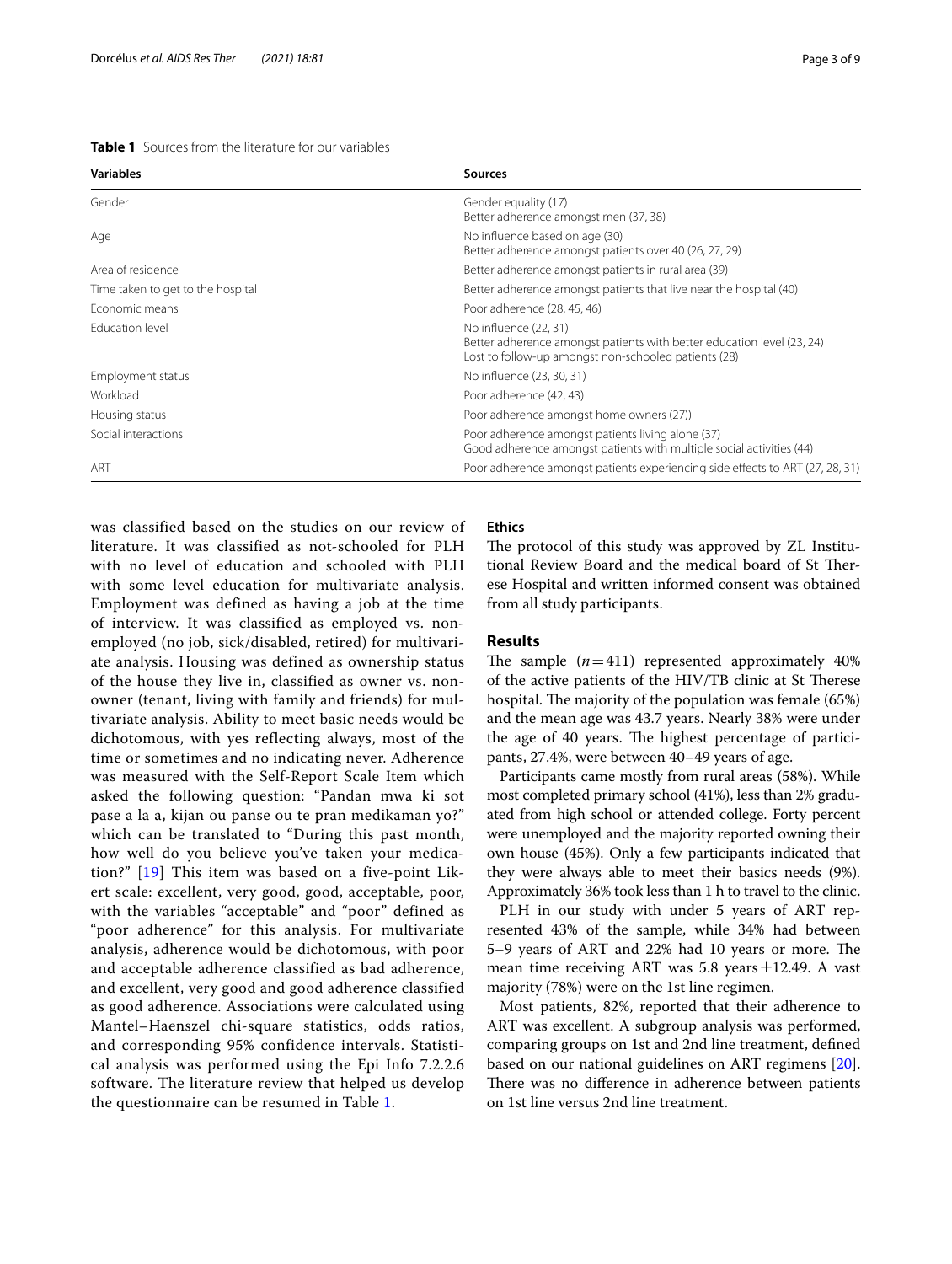<span id="page-3-0"></span>**Table 2** Sociodemographic characteristics of the study population

| <b>Variables</b>                  | $N = 411(%)$ | 95 CI %        |
|-----------------------------------|--------------|----------------|
| Gender                            |              |                |
| Female                            | 269 (65.4)   | $60.6 - 70.0$  |
| Male                              | 142 (34.5)   | $30.0 - 39.4$  |
| Age                               |              |                |
| $<$ 30                            | 63 (15.3)    | 12.26-19.06    |
| $30 - 39$                         | 91 (22.1)    | 18.28-26.53    |
| $40 - 49$                         | 113 (27.4)   | 23.29-32.13    |
| $50 - 59$                         | 99 (24.0)    | 20.09-28.58    |
| $60 - 69$                         | 33 (9.0)     | $5.67 - 11.20$ |
| $\geq 70$                         | 12(2.9)      | 1.59-5.18      |
| Area of residence                 |              |                |
| Rural                             | 242 (58.8)   | 53.94-63.65    |
| Urban                             | 169 (41.1)   | 36.35-46.06    |
| <b>Education level</b>            |              |                |
| No education                      | 150 (36.5)   | 31.87-41.38    |
| Primary school                    | 171 (41.6)   | 36.82-46.55    |
| Secondary school                  | 85 (20.6)    | 16.93-24.99    |
| Graduated                         | 3(0.7)       | $0.19 - 2.30$  |
| College                           | 2(0.4)       | $0.08 - 1.94$  |
| Employment status                 |              |                |
| Yes                               | 217 (52.8)   | 47.85-57.70    |
| No                                | 165(40.1)    | 35.40-45.08    |
| Sick/disabled                     | 27(6.5)      | $4.45 - 9.53$  |
| Retired                           | 2(0.4)       | $0.08 - 1.94$  |
| Housing status                    |              |                |
| Owner                             | 189 (45.9)   | 41.11-50.94    |
| Tenant                            | 128 (31.1)   | 26.74-35.90    |
| Living with family/friends        | 94 (22.8)    | 18.96-27.30    |
| Ability to meet their basic needs |              |                |
| Always                            | 37 (9.0)     | $6.50 - 12.30$ |
| Most of the time                  | 99 (24.0)    | 20.09-28.58    |
| Sometimes                         | 160 (38.9)   | 34.22-43.85    |
| Never                             | 115 (27.9)   | 23.74-32.64    |
| Time taken to get to hospital     |              |                |
| < 1 h                             | 263 (63.9)   | 59.12-68.60    |
| $1 h-2 h$                         | 75 (18.2)    | 14.70-22.40    |
| >2 h                              | 73 (17.7)    | 14.26-21.48    |

# **Table 3** Clinical characteristics of the patients

<span id="page-3-1"></span>

| <b>Variables</b> | $N = 411(%)$ | 95 CI %       |
|------------------|--------------|---------------|
| Duration on ART  |              |               |
| $() - 4$         | 179 (43.5)   | 38.72-48.51   |
| $5 - 9$          | 141 (34.3)   | 29.76-39.15   |
| >10              | 91(22.1)     | 18.28-26.53   |
| Adherence        |              |               |
| <b>Fxcellent</b> | 337 (82)     | 77.86-85.52   |
| Very good        | 30(7.3)      | 5.06-10.37    |
| Good             | 26(6.3)      | $4.25 - 9.25$ |
| Acceptable       | 4(0.9)       | $0.31 - 2.65$ |
| Poor             | 14 (3.4)     | $1.95 - 5.79$ |
| ART regimen      |              |               |
| 1st line         | 321 (78.1)   | 73.73-81.94   |
| 2nd line         | 90 (21.9)    | 18.06-26.27   |

<span id="page-3-2"></span>**Table 4** Bivariate association of demographic, socioeconomic and clinical factors with poor adherence to ART

| <b>Variables</b>                 |              | Odds ratio (95% CI)  | p value |
|----------------------------------|--------------|----------------------|---------|
| Gender                           | Female       | 1.39 (0.48-3.98)     | 0.53    |
| Age (years)                      | < 40         | $6.32(2.04 - 10.58)$ | < 0.01  |
| Area of residence                | Rural        | $2.53(0.81 - 7.83)$  | 0.14    |
| <b>Fducation level</b>           | No schooling | $1.11(0.42 - 2.93)$  | 0.82    |
| Employment status                | Unemployed   | $1.80(0.68 - 4.74)$  | 0.22    |
| Housing status                   | Owner        | 1.89 (0.72-4.99)     | 0.18    |
| Ability to meet basic<br>needs   | No           | 2.70 (1.04-7.00)     | 0.03    |
| Time taken to get to<br>hospital | >2 h         | 2.43 (0.88-6.71)     | 0.07    |
| Years on ART                     | $\leq 5$     | 2.10 (0.79-5.54)     | 0.12    |
| ART regimen line                 | 1st line     | $2.30(0.52 - 10.23)$ | 0.38    |
|                                  |              |                      |         |

\* Category in parentheses represents the reference group

<span id="page-3-3"></span>**Table 5** Multivariate analysis of demographic, socioeconomic and clinical factors associated with poor adherence to ART

| <b>Variables</b>                 |              | Odds ratio (95% CI) | p value |
|----------------------------------|--------------|---------------------|---------|
| Gender                           | Female       | $1.76(0.51 - 6.12)$ | 0.37    |
| Age (years)                      | < 40         | 7.92 (2.21-28.4)    | 0.001   |
| Area of residence                | Rural        | $0.65(0.19 - 2.27)$ | 0.5     |
| <b>Education level</b>           | No schooling | $0.99(0.34 - 2.94)$ | 0.99    |
| Employment status                | Unemployed   | $0.72(0.21 - 2.46)$ | 0.6     |
| Housing status                   | Owner        | $0.35(0.12-1)$      | 0.05    |
| Ability to meet basic<br>needs   | Nο           | $0.36(0.11 - 1.15)$ | 0.08    |
| Time taken to get to<br>hospital | >2 h         | $0.61(0.19 - 1.95)$ | 0.4     |
| Years on ART                     | $\leq 5$     | $0.79(0.27 - 2.32)$ | 0.67    |
| ART regimen line                 | 1st line     | $0.57(0.12 - 2.79)$ | 0.49    |

Age and ability to meet basic needs were two factors with a signifcant relationship with poor adherence: the odds of having poor adherence was signifcantly higher in patients under 40 years compared to those 40 years of age and older (OR: 6.32, 95% CI 2.04-10.58, p < 0.01). Patients who could not meet their basic needs were more likely to have poor adherence (OR: 2:70, 95% CI 1.04– 7.00,  $p = 0.03$ ). There was also no difference in the adherence based on gender, area of residence, time taken to get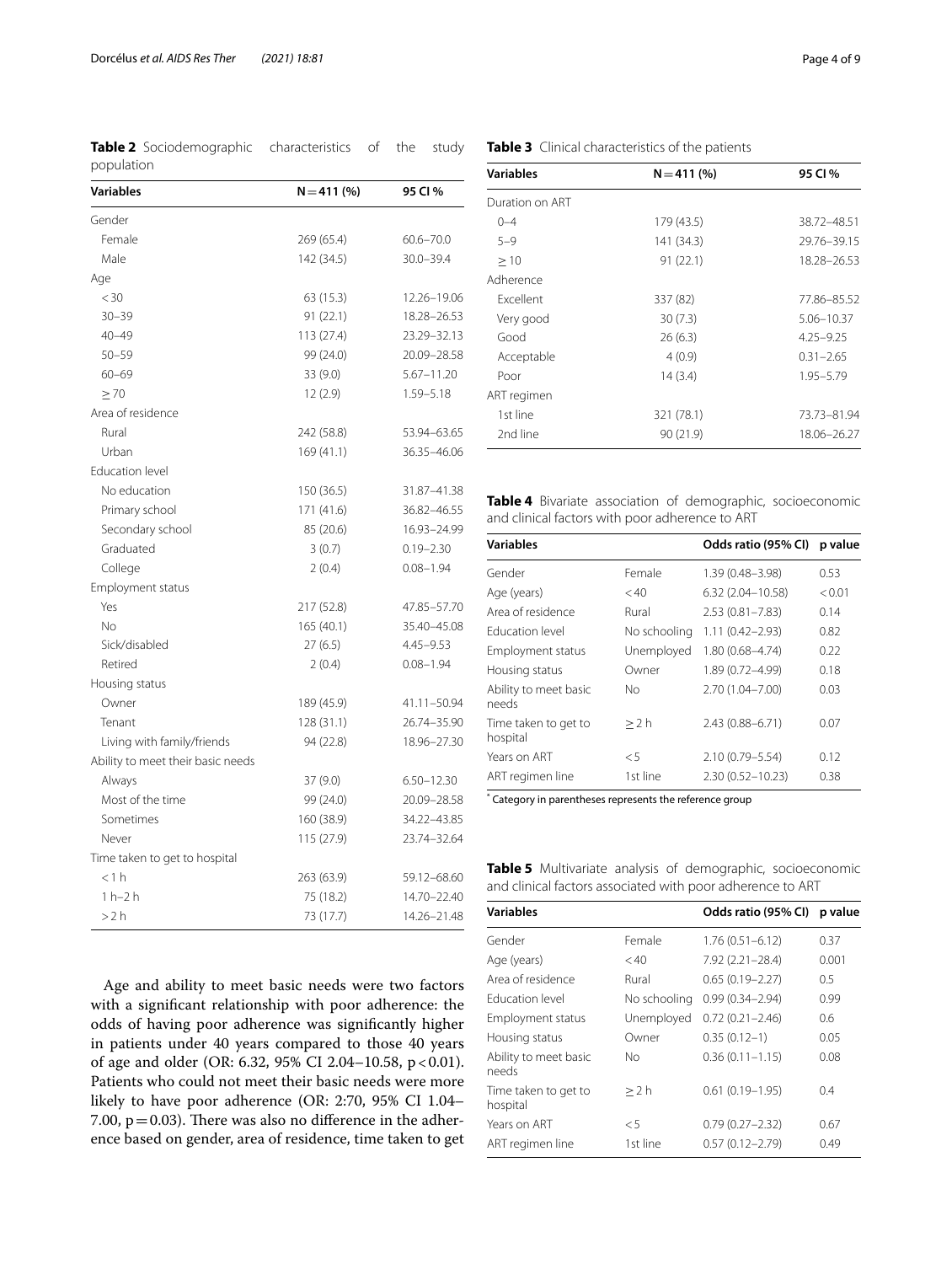to the hospital, years on ART, education level, employment status and housing status.

# **Discussion**

To our knowledge, this was the frst study to assess ART adherence among PLH in the central region of Haiti. Based on their self-descriptions, the majority of the PLH were females, under 50 years of age, living in a rural area within 1 h travel from the hospital. Most were homeowners, received at least primary school education, had a job, and were "sometimes" able to meet their basic needs. Most received ART for 10 years, were on the frst line ART regimen based on national guidelines, and estimated that their adherence was "excellent". Only two factors showed a signifcant association with poor adherence: age and their ability to meet their basic needs in bivariate analysis, with the latter demonstrating marginal signifcance in multivariate analysis.

Age was found to be an important factor related to poor adherence in our study. Patients under the age of 40 were more likely to have poor adherence than patients over 40 years of age. Our results are consistent with previous studies in similar settings [\[20](#page-7-19), [21\]](#page-7-20). According to these studies, older patients had better compliance with their medication regimen because they were more used to the routine. The survival instinct was also mentioned in these studies: the elderly patient, in decline, recognized that their life expectancy would be prolonged through good adherence. Adolescents and young adults were at increased risk of treatment failure due to multiple social, psychological and adherence barriers [\[22](#page-7-21)].

The number of years receiving treatment was not associated with poor adherence according to our data. According to Kayser et al. a diagnosis of HIV of 5 years or greater was associated with a poorer adherence [[23](#page-7-22)]. It is possible that patients who were on therapy for a longer duration may be more used to taking their medication, are likely to be more stable with respect to their treatment and disease management, and hence may be more likely to demonstrate better adherence. Patients who were on therapy for a longer period may also be more aware of the risks of non-adherence with respect to prior experience of the emergence of disease symptoms, e.g.: history of opportunistic infections and co-morbidities. As for the other clinical characteristics that we assessed in this study, we did not fnd any studies that investigated the relationship between the therapeutic regimen and compliance, although some studies found poor compliance in patients experiencing side efects to ART [[8](#page-7-7), [12\]](#page-7-11).

PLH's self-reported inability to meet their basic needs was the only variable apart from age to show a statistically signifcant relationship with adherence in bivariate analysis. Although this variable was marginally signifcant in multivariate analysis, this may be due to limited statistical power. Interestingly, housing status was also marginally signifcant in the multivariate analysis, which can also be linked with challenges in meeting basic needs. This is in spite of the fact that ART is free of charge in Haiti; were treatment not free, it would likely pose an even greater barrier to treatment adherence. This finding might be possible if they have given up hope of getting better with medication. If they do not have enough resources for food, they are likely to be more focused on solving this immediate need, instead of achieving viral load suppression. It is also a common belief amongst Haitians that medication should not be taken on empty stomach. Living in poverty, not having access to water/ food may prevent from taking their medication. Only 9% said they could always meet their basic needs compared with 27.9% who could never meet their needs. Not being able to meet their basic needs was associated almost a three times greater odds of poor adherence.

There was no significant relationship with adherence and several other variables that could have potentially been linked to a patient's ability to support him/herself. There was no diference in adherence by employment status. However, another study found that the direct efects of workload could interfere with patient adherence due to physical and mental fatigue, work schedule, etc. [[24](#page-7-23)]. Being a non-homeowner, according to a study in the United States, was associated with poor adherence [[8](#page-7-7)]. More than half of our sample either rented or lived with family or friends. Living in poor housing conditions could have contributed to poor adherence due to the patient having been concerned about his/her living conditions. The degree of social interaction, however, was also found to be associated with adherence whereby living alone has been shown to be associated with poor adherence [[8](#page-7-7)] while interacting with people and social activities was shown to have a positive efect on adherence [\[25](#page-7-24)].

Education was another area where we did not fnd a clear association with adherence. Haiti is a country where the literacy rate for adults (15 years and over) is only 61% [[7\]](#page-7-6), and the Central Plateau region of the country has the highest rate of illiteracy. Accordingly, the level of education of the sample was generally very low. Other studies demonstrated a link between HIV morbidity and mortality with the level of educational attainment, even in a setting with more affluent socioeconomic context. Surprisingly, we found no statistically signifcant diference between adherence among those that had been schooled compared with those who had received no schooling. Other studies demonstrated a link between HIV morbidity and mortality with the level of educational attainment, even in a setting with a higher average level of overall educational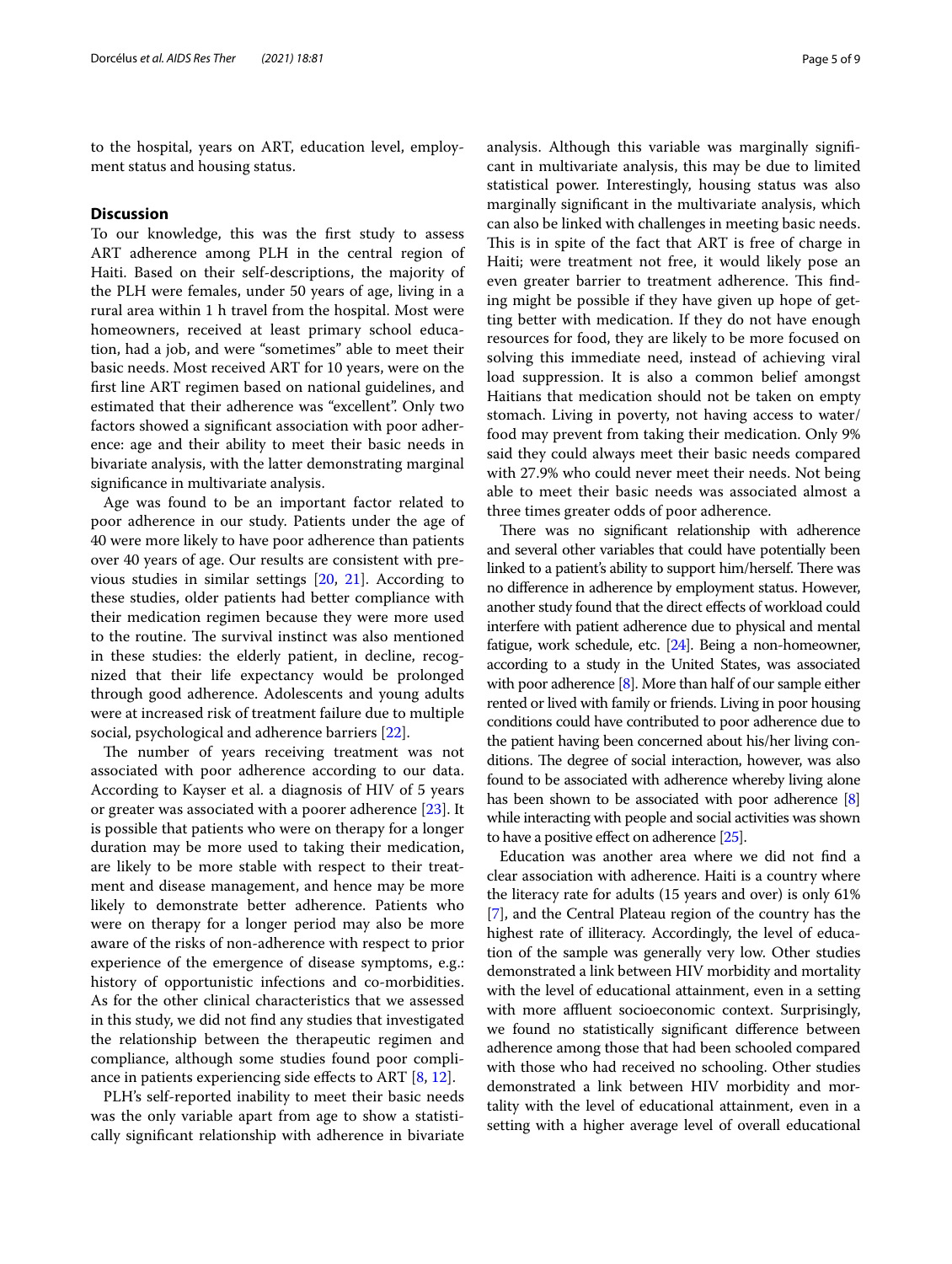attainment than ours. One study reported a positive association between education level and adherence [\[26\]](#page-7-25). It is possible that limited variability of literacy and educational attainment might have resulted in no association with adherence for these factors in the present study; however, given the high rates of illiteracy and the limited ability to meet basic needs it is likely that access to education could potentially improve adherence to ART in this area.

In this study, PLHs' challenges with "meeting their needs" may have served as a general indicator of the poor socioeconomic conditions of the study participants. Low income was associated with poor adherence in some studies [[27](#page-7-26), [28\]](#page-8-0). Conversely, income level was also not associated with poor adherence in a study in India, where ART was free as it was in this study.

Lengthy travel time could pose a problem for ART reflls and adherence with visits. Most participants lived in rural regions (58.9%). A previous study revealed poorer adherence amongst patients in rural areas compared with those from urban areas [\[29\]](#page-8-1). Among the obstacles reported in that study were difficult and expensive means of transport. The roads in Central Haiti are, overwhelmingly, in poor condition. The means of transports are limited to taximotorcycles with no bus or taxi-vehicles travelling between Hinche and neighboring cities. Moreover, in the rainy season, it is even more difficult to access the city where the hospital is located. A study carried out in a socio-economic context which was similar to ours also confrmed that distance plays a signifcant factor in patient compliance [[30](#page-8-2)]. In yet another study, not having money for transportation was a statistically signifcant factor in poor adherence [[31](#page-8-3)].

This study noted no difference in adherence by gender, despite the greater overall burden of HIV among women in Haiti. According to the Haiti Demographic and Health Survey VI (EMMUS VI), 2.3% of women are infected with HIV compared to 1.6% of men. In the Central Department, 1.5% of women are infected compared to 0.9% in men [\[32\]](#page-8-4). One study reported a lower number of ART clinic visits among women compared with men. However, assistance with childcare was associated with a notable increase in clinic attendance [\[33](#page-8-5)]. In light of these previous fndings, we've been led to hypothesize that gender would have been associated with poor ART adherence, but our data noted no diference.

The model is overall well specified with a relatively low pseudo R2 (0.1142), possibly due to the fact that there are few predictors in the model. However, the likelihood ratio is statistically signifcant  $(p=0.0019)$ , thus proving that the predictors, although two in number, are adequate. In addition, the log likelihood does not deviate too much from 0, (Log likehood =  $-66.167$ ). So while a model with more predictors would have been more appropriate, we cannot

question the overall specifcation of our model. Unlike the results of the bivariate analysis, the multivariate analysis reveals that only one factor is statistically signifcant associated with compliance: the age of the patients (p=0.002, 0dd ratio=6.16, 95% [1.97–19.21]). A patient aged 40 and over sees his chances of having an adherence increase 6 times compared to a patient under 40 years old. Several explanations are possible: the ability to meet one's needs can be a confounding factor, if it is also related to age. It is possible that this is also an explanatory factor with the same efects as age.

There were a number of limitations to our study. First, the proportion of patients who described having "poor adherence" was very small which limited our analysis. Second, adherence was estimated by patients self-reports, using a clinically accepted but subjective method. Thus, there could have been the risk of compromised patient recall and/or socially desirable responses which, could have potentially reduced the validity of the measure. Third, the study did not include pill counts. Therefore, we did not have an objective measure of the adherence of participants. Fourth, we did not assess clinical parameters such as clinical stage, medical history, presence of opportunistic infections, CD4 count and viral load. These factors could have directly impacted, and have been impacted by patient adherence. Fifth, this study was based only in Central Haiti and may not be generalizable to the rest of Haiti, nor to other settings. Sixth, the cross-sectional nature of the study meant that only associations were assessed, and causal inferences could not be made. The study may have been underpowered to detect signifcant associations for some of the variable studied.

# **Conclusion**

This study represents a crucial first step in identifying potentially high risk groups of PLHs who may need help to improve their adherence to ART therapy, based on socio-demographic and economic determinants of adherence to HIV treatment. Among the variables tested, younger age and inability to meet one's basic needs were both factors related to self-reported poor adherence. Particular attention should also be paid to the distance and/or mode of transport of patients to healthcare facilities, especially those in rural areas and also to those that are earlier on in their disease management journey who may need more help with their treatment. Further studies in other HIV patient care centers, using more objective methods of adherence measurement and exploration of other potential predictors of adherence are recommended.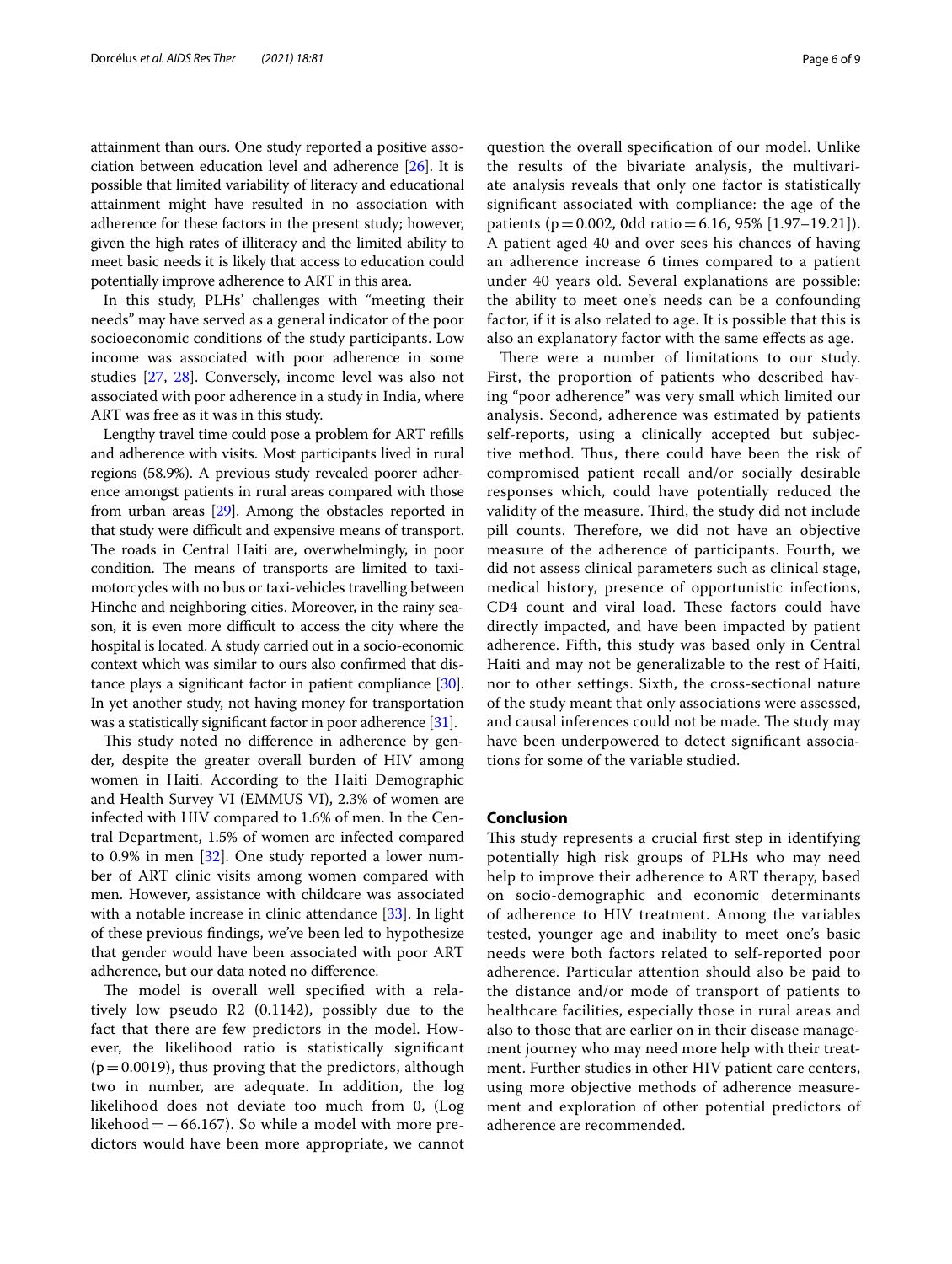# **Appendix 1**

# STUDY QUESTIONNAIRE

# **Factors associated with antiretroviral therapy adherence among people living with HIV**

**in Haiti: A cross-sectional study**

Code:………………………....

*Economic and sociodemographic characteristics*

*Gender*: M or F *Age*: ........

**Area of residence**: …………… Rural ……………… Urban

**Education level**: …… Primary School …..……. Secondary School …..… Graduated ……. College …… No Education

| <b>Employment status:</b> Yes |  | No  Sick/Disabled | . |
|-------------------------------|--|-------------------|---|
| Retired                       |  |                   |   |

*Housing status*: …….. Owner …….. Tenant ………. Living with family/friends

**Ability to meet their basic needs**: ……. Always …. Most of the times ….. Sometimes …….. Never

**Time taken to get to hospital:** ……… <1h ………… 1h-<2h ……. >2h

# **Clinical characteristics of the patients**

**Duration on ART**: ……… years **Adherence**: ………. Excellent …………Very good …………. Good ……………. Acceptable …………Poor

**ART regimen**: ………… 1<sup>st</sup> line …………… 2<sup>nd</sup> line ………………… 3<sup>rd</sup> line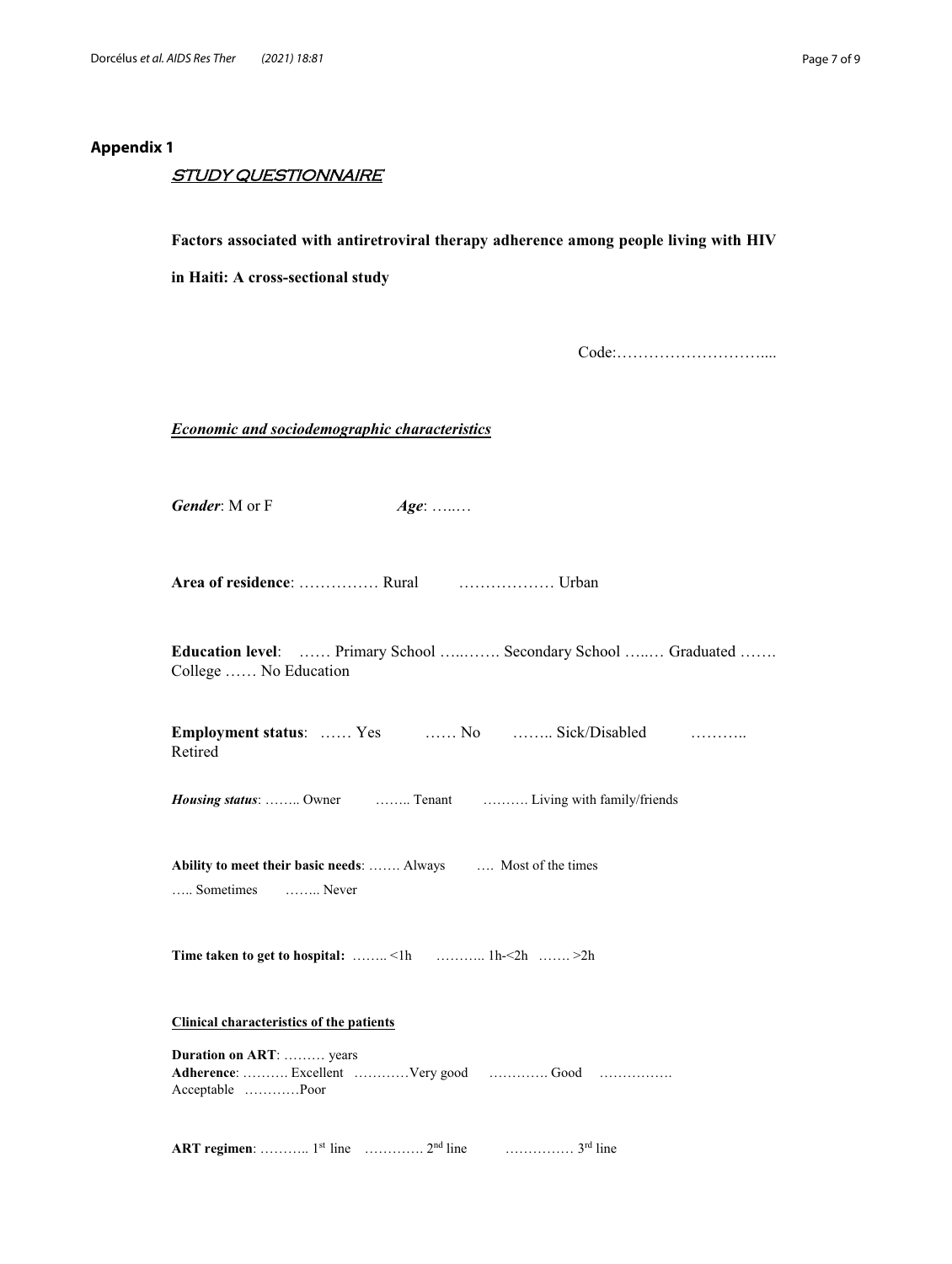#### **Abbreviations**

ART: Antiretroviral therapy; CI: Confdence interval; HIV: Human immunodefciency virus; OR: Odds ratio; PLH: People living with HIV; TB: Tuberculosis; WHO: World Health Organization.

### **Acknowledgements**

The authors would like to thank Dr. Mary Clisbee, Dr Adler Camilus (PIH/ Impact Initiative) and Dr Smith Fawzi for believing in this study. We would also like to express our gratitude to Mr. Ralph Lefruit, Dr Yoldie Bien-Aimé, Dr Jasmine Gourgue and Dr Midia Jacques for their signifcant participation and the ZLIRB and the medical board of St Therese for approving this study.

#### **Authors' contributions**

LD made substantial contributions to this study including study design, data analysis and interpretation and was primarily responsible for drafting the manuscript. BJJr was involved with the study design, data analysis, interpretation and contributions to drafting the manuscript. CG was involved with the study design, data interpretation and contributions to drafting the manuscript. CV interviewed the patients, helped with data interpretation and made contributions to drafting the manuscript. All authors read and approved the fnal manuscript.

#### **Funding**

The authors declare that they have not requested or used any source of funding.

### **Availability of data and materials**

The datasets used and analyzed during the current study are available from the corresponding authors through reasonable request.

# **Declarations**

### **Ethics approval and consent to participate**

The protocol for this study was reviewed and approved by the Zanmi Lasante Institutional Review Board (ZLIRB) and the board of St. Therese Hospital. Written informed consent was obtained from all participants in the study.

#### **Consent for publication**

Not applicable.

# **Competing interests**

The authors declare that they have no competing interests.

#### **Author details**

<sup>1</sup> Zanmi Lasante, Hôpital Saint-Nicolas, Saint-Marc, Haïti. <sup>2</sup>Université Notre-Dame d'Haïti, Rue Sapotille #4, Port-au-Prince, Haïti. <sup>3</sup> Zanmi Lasante, Santo 18, Croix-des-Bouquets, Haïti.

Received: 23 June 2021 Accepted: 11 October 2021

#### **References**

- <span id="page-7-0"></span>1. Hawkins NM, Jhund PS, McMurray JJ, Capewell S. Heart failure and socioeconomic status: accumulating evidence of inequality. Eur J Heart Fail. 2012;14:138–46.
- <span id="page-7-1"></span>2. Sabatâe E. Adherence to long-term therapies: evidence for action. 1st ed. Geneva: World Health Organization; 2003.
- <span id="page-7-2"></span>3. Friedland G-H, Williams A. Attaining higher goals in HIV treatment: the central importance of adherence. AIDS. 1999;13(Suppl 1):61–72.
- <span id="page-7-3"></span>4. Ickovics JR, Meade CS. Adherence to HAART among patients with HIV: breakthroughs and barriers. AIDS Care. 2002;14(3):309–18.
- <span id="page-7-4"></span>5. Burch LS, Smith CJ, Anderson J, Sherr L, Rodger AJ, Connell RO, Lampe FC. Socioeconomic status and treatment outcomes for individuals with HIV on antiretroviral treatment in the UK: cross-sectional and longitudinal analyses. Lancet Public Health. 2016;1:26–36.
- <span id="page-7-5"></span>6. Malow R, Dévieux JG, Stein JA, Rosenberg R, Jean-Gilles M, Attonito J, Koenig SP, Raviola G, Sévère P, Pape JW. Depression, substance abuse and other contextual predictors of adherence to antiretroviral therapy (ART)

among Haitians. AIDS Behav. 2013;17(4):1221–30. [https://doi.org/10.](https://doi.org/10.1007/s10461-012-0400-1) [1007/s10461-012-0400-1](https://doi.org/10.1007/s10461-012-0400-1).

- <span id="page-7-6"></span>7. Nachega JB, Uthman OA, Peltzer K, Richardson LA, Mills EJ. Systematic reviews Association between antiretroviral therapy adherence and employment status: systematic review and meta-analysis. Bull World Health Org. 2014;93:29–41.
- <span id="page-7-7"></span>8. Costa JM, Torres TS, Coelho LE, Luz PM. Adherence to antiretroviral therapy for HIV/AIDS in Latin America and the Caribbean: systematic review and meta-analysis. J Int AIDS Soc. 2018;21(1): e25066. [https://doi.](https://doi.org/10.1002/jia2.25066.PMID:29356390;PMCID:PMC5810329) [org/10.1002/jia2.25066.PMID:29356390;PMCID:PMC5810329](https://doi.org/10.1002/jia2.25066.PMID:29356390;PMCID:PMC5810329).
- <span id="page-7-8"></span>9. Bonolo PF, Cesar CC, Acurcio FA, Ceccato MGB, Padua CAM, Alvares J, et al. Non-adherence among patients initiating antiretroviral therapy: a challenge for health professionals in Brazil. AIDS. 2005;19(Suppl 4):S5-13.
- <span id="page-7-9"></span>10. Carvalho CV, Merchan-Hamann E, Matsushita R. Determinants of antiretroviral treatment adherence in Brasilia, Federal District: a case-control study. Rev Soc Bras Med Trop. 2007;40(5):555–65.
- <span id="page-7-10"></span>11. De Boni RB, Shepherd BE, Grinsztejn B, Cesar C, Cortes C, Padgett D, et al. Substance use and adherence among people living with HIV/AIDS receiving cART in Latin America. AIDS Behav. 2016;20:2692–9.
- <span id="page-7-11"></span>12. Hanif H, Bastos FI, Malta M, Bertoni N, Surkan PJ, Winch PJ, et al. Individual and contextual factors of infuence on adherence to antiretrovirals among people attending public clinics in Rio de Janeiro. Brazil BMC Public Health. 2013;13:574.
- <span id="page-7-12"></span>13. Haiti partners. Haiti statistics.<https://haitipartners.org/haiti-statistics/>. Accessed 13 Dec 2018.
- <span id="page-7-13"></span>14. Louis FJ, Buteau J, Franc K, Hulland E, Yang C, Boncy J, Charles M. Virologic outcome among patients receiving antiretroviral therapy at fve hospitals in Haiti. PLoS ONE. 2018;13:e0192077.
- <span id="page-7-14"></span>15. Cook RL, Yaghjyan L, Francois K, Puttkammer N, Robin E, Delcher C. Risk factors for delayed viral suppression on frst-line antiretroviral therapy among persons living with HIV in Haiti. PLoS ONE. 2020. [https://doi.org/](https://doi.org/10.1371/journal.pone.0240817) [10.1371/journal.pone.0240817](https://doi.org/10.1371/journal.pone.0240817).
- <span id="page-7-15"></span>16. DSDS. Population totale (Total population). J Chem Inf Model. 2015;53(9):1689–99. <https://doi.org/10.1017/CBO9781107415324.004>.
- <span id="page-7-16"></span>17. Ministère de la Santé Publique et, & de la Population (MSPP). Haïti Enquête Mortalité, Morbidité et Utilisation des Services (EMMUS-VI); 2017. <https://mspp.gouv.ht/site/downloads/rapportpreliminaireemmusVI.pdf>. Accesssed 13 Dec 2018.
- <span id="page-7-17"></span>18. Clinique C. Manuel de Normes en Charge Clinique et Thérapeutique des adultes et adolescents vivant avec le VIH/Sida. [https://mspp.gouv.ht/site/](https://mspp.gouv.ht/site/downloads/NormesdePriseenChargeCliniqueetThérapeutiquedesadultesetadolescentsvivantavecleVIHSida2013.pdf) [downloads/NormesdePriseenChargeCliniqueetThérapeutiquedesadultes](https://mspp.gouv.ht/site/downloads/NormesdePriseenChargeCliniqueetThérapeutiquedesadultesetadolescentsvivantavecleVIHSida2013.pdf) [etadolescentsvivantavecleVIHSida2013.pdf.](https://mspp.gouv.ht/site/downloads/NormesdePriseenChargeCliniqueetThérapeutiquedesadultesetadolescentsvivantavecleVIHSida2013.pdf) Accesssed 13 Dec 2018.
- <span id="page-7-18"></span>19. Feldman BJ, Fredericksen RJ, Crane PK, Safren SA, Mugavero MJ, Willig JH, Simoni JM, Wilson IB, Saag MS, Kitahata MM, Crane HM. Evaluation of the single-item self-rating adherence scale for use in routine clinical care of people living with HIV; 2014. [https://www.ncbi.nlm.nih.gov/pmc/articles/](https://www.ncbi.nlm.nih.gov/pmc/articles/PMC3549002/pdf/nihms418300.pdf) [PMC3549002/pdf/nihms418300.pdf](https://www.ncbi.nlm.nih.gov/pmc/articles/PMC3549002/pdf/nihms418300.pdf). Accessed 13 Dec 2018.
- <span id="page-7-19"></span>20. Supriya M, Moore RD, Neil MH. Potential factors afecting adherence with HIV therapy. [https://journals.lww.com/aidsonline/Fulltext/1997/14000/](https://journals.lww.com/aidsonline/Fulltext/1997/14000/Potential_factors_affecting_adherence_with_HIV.2.asx) [Potential\\_factors\\_afecting\\_adherence\\_with\\_HIV.2.asx](https://journals.lww.com/aidsonline/Fulltext/1997/14000/Potential_factors_affecting_adherence_with_HIV.2.asx). Accessed 13 Dec 2018.
- <span id="page-7-20"></span>21. Charles H, Hinkina B, David JH, Karen IM, Steven A, Castellona B, Ramani SD, Mona N, Lama B, Marta S Medication adherence in HIV-infected adults: efect of patient age, cognitive status, and substance abuse. [https://www.ncbi.nlm.nih.gov/pmc/articles/PMC2886736/pdf/nihms-](https://www.ncbi.nlm.nih.gov/pmc/articles/PMC2886736/pdf/nihms-197575.pdf)[197575.pdf.](https://www.ncbi.nlm.nih.gov/pmc/articles/PMC2886736/pdf/nihms-197575.pdf) Accessed 13 Dec 2018.
- <span id="page-7-21"></span>22. Vreeman RC, McCoy BM, Lee S. Review article mental health challenges among adolescents living with HIV. J Int AIDS Soc. 2017;20(3):100–9. <https://doi.org/10.7448/IAS.20.4.21497>.
- <span id="page-7-22"></span>23. Kyser M, Buchacz K, Bush TJ, et al. Factors associated with non-adherence to antiretroviral therapy in the SUN study. AIDS Care. 2011;23:601–11.
- <span id="page-7-23"></span>24. Adler N-E, Newman K. Socioeconomic disparities in health: pathways and policies. Health Aff (Millwood). 2002;21(2):60-76.
- <span id="page-7-24"></span>25. Draine J, Solomon P. Explaining attitudes toward medication compliance among a seriously mentally ill population. J Nerv Ment Dis. 1994;1994(182):50–4.
- <span id="page-7-25"></span>26. Peltzer K, Pengpid S. Socioeconomic factors in adherence to HIV therapy in low- and middle-income countries. J Health Popul Nutr. 2013;31(2):150–70.
- <span id="page-7-26"></span>27. Moralez R, Figueiredo VM, Sinkoc MCB, Gallani C, Tomazin SL. Adherence of patients with AIDS to treatment with HAART medications: difficulties